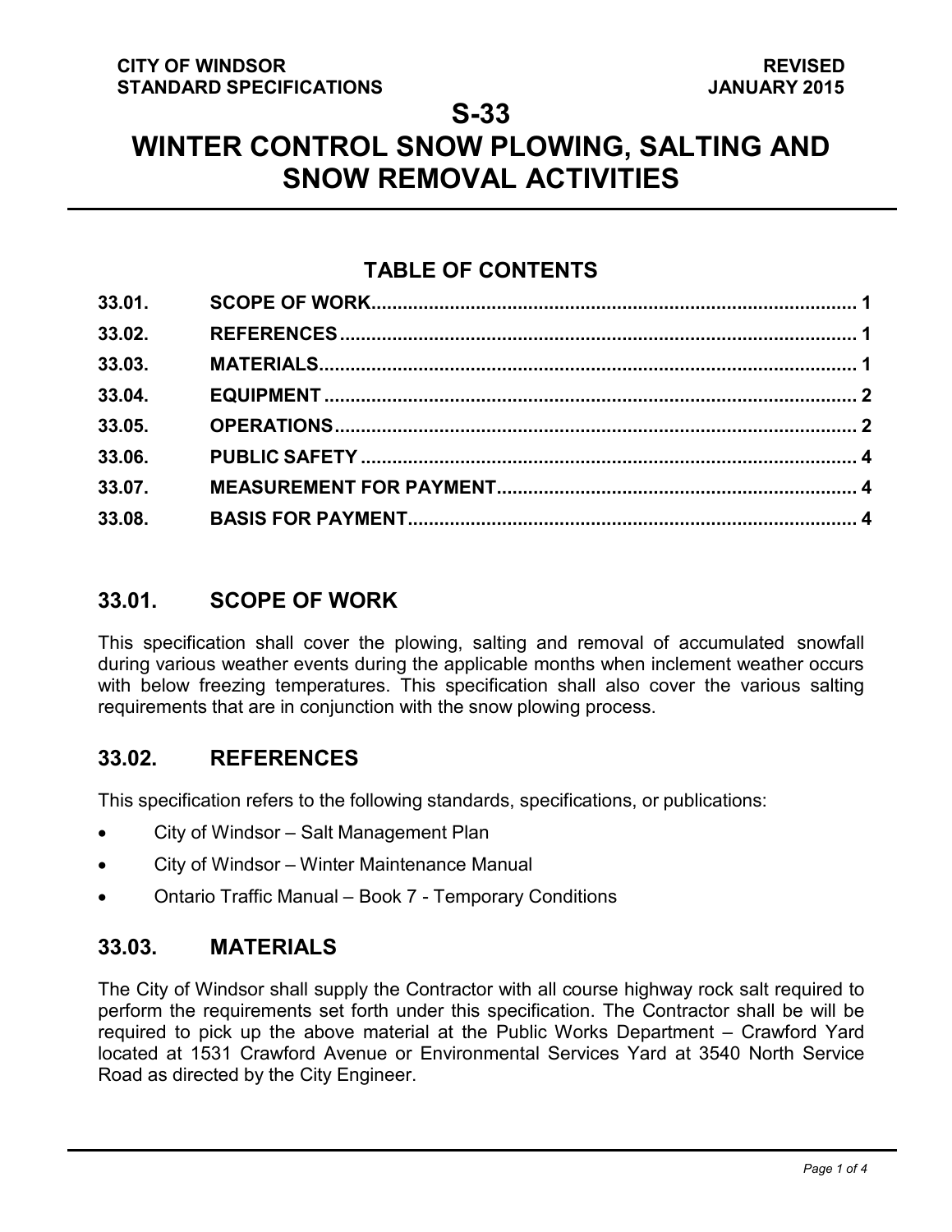#### **WINTER CONTROL SNOW PLOWING, SALTING AND SNOW REMOVAL ACTIVITIES**

#### <span id="page-1-0"></span>**33.04. EQUIPMENT**

The Contractor shall supply all equipment necessary to perform the operations set forth in this specification. The equipment shall be in good working condition and operated by a competent person fully trained in its use and limitations.

The Contractor shall provide all their Operators with cellular communication devices to allow them to stay in contact with the City Engineer at all times while working for the City of Windsor.

When available and directed by the City Engineer, the City of Windsor shall provide the necessary traffic control equipment required by the Ontario Traffic Manual – Book 7 – Temporary Conditions.

Should the City of Windsor's traffic control equipment be unavailable for use by the Contractor, the Contractor will then be required to supply the necessary traffic control equipment required by the Ontario Traffic Manual – Book 7 – Temporary Conditions.

### <span id="page-1-1"></span>**33.05. OPERATIONS**

#### **33.05.01 Sidewalk Snow Clearing and Salting**

The Contractor shall commence the work only when directed by the City Engineer.

Mapping of the sidewalks and bridges to be cleared of snow and then salted by the City, will be provided to the Contractor by the City Engineer.

The Contractor shall take all necessary precautions to avoid the stockpiling of snow on private property.

#### **33.05.02 Bus Stop Snow Removal and Salting**

The Contractor shall commence the work only when directed by the City Engineer.

Mapping of the streets with bus stops to be cleared of snow and then salted by the City, will be provided to the Contractor by the City Engineer.

Cleaning of the bus stops will require the Contractor to be working in a closed lane of the roadway. Work will not commence until the Contractor has a Traffic Protection Plan in place and must carry the TPP with them at all times while performing said work.

All Traffic Protection Plans are to be setup and executed as per the Ontario Traffic Manual – Book 7 – Temporary Conditions.

If required, snow that is removed from the bus stops shall be disposed of at a location as directed by the City Engineer.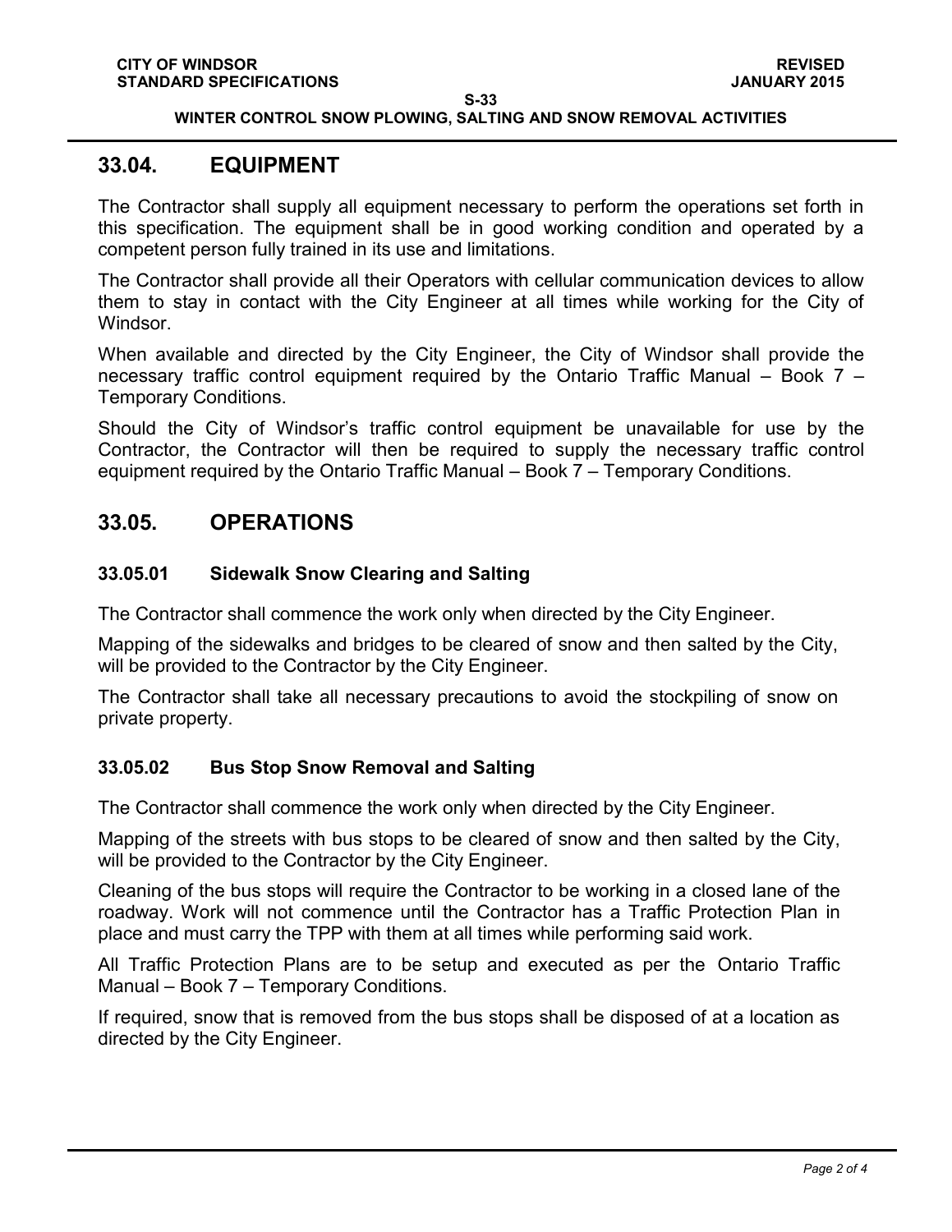**WINTER CONTROL SNOW PLOWING, SALTING AND SNOW REMOVAL ACTIVITIES**

#### **33.05.03 Residential Street Snow Plowing**

The Contractor shall commence the work only when directed by the City Engineer.

Mapping of the streets to be cleared of snow will be provided to the Contractor by the City Engineer.

Roadways shall be cleared of snow from curb to curb unless otherwise directed by the City Engineer. Every effort will be made by the City Engineer to notify the residents that their vehicles parked on the roadway must be removed. In light of this effort, some vehicles will remain on the roadway. The Contractor shall make every effort to avoid the parked vehicles and should the Contractor damage any vehicles, they must notify the City Engineer and the Windsor Police Department immediately. Care must be taken by the Contractor to avoid 'burying' any parked vehicles and to evenly distribute the snow removed from the roadway in the boulevard portion of the right of way.

The Contractor shall make every effort to avoid driving equipment off the paved surface of the road and therefore damaging grassed areas of the public right-of-way while undertaking the plowing operation. Any damage done to the public right-of-way or to private property by the Contractor must be reported immediately to the City Engineer.

### **33.05.04 BIA Street/Sidewalk Snow Removal**

When directed by the City Engineer, the Contractor shall be required to remove snow from the parking spaces and sidewalks in areas located on various BIA's within the City of Windsor.

This stockpiled snow being removed from the areas adjacent to the curb and sidewalk is the result of what the City of Windsor has cleared off the roadway during the regular Winter Control street clearing operation.

The roadway will be closed to through traffic on a block-by-block basis to allow the cleaning operation. This will be undertaken by having smaller equipment push the snow out onto the roadway and then use larger equipment to load the snow into trucks to be hauled off site.

Twelve (12) hours prior to the removal operation commencing, the City Engineer will post the required signage to restrict parking in all areas that will have snow removed.

The City Engineer will then have the Windsor Police Department remove all the parked vehicles from the roadway immediately prior to commencement of the operation.

The Contractor shall exercise caution in working around any pedestrians using the municipal sidewalk as well as any fire hydrants, utility poles, street furniture, streetscape aesthetics and parking meters. Any damage caused by the negligence of the Contractor will be repaired at the Contractors expense.

This snow must be removed from the site and disposed of at a location as directed by the City Engineer.